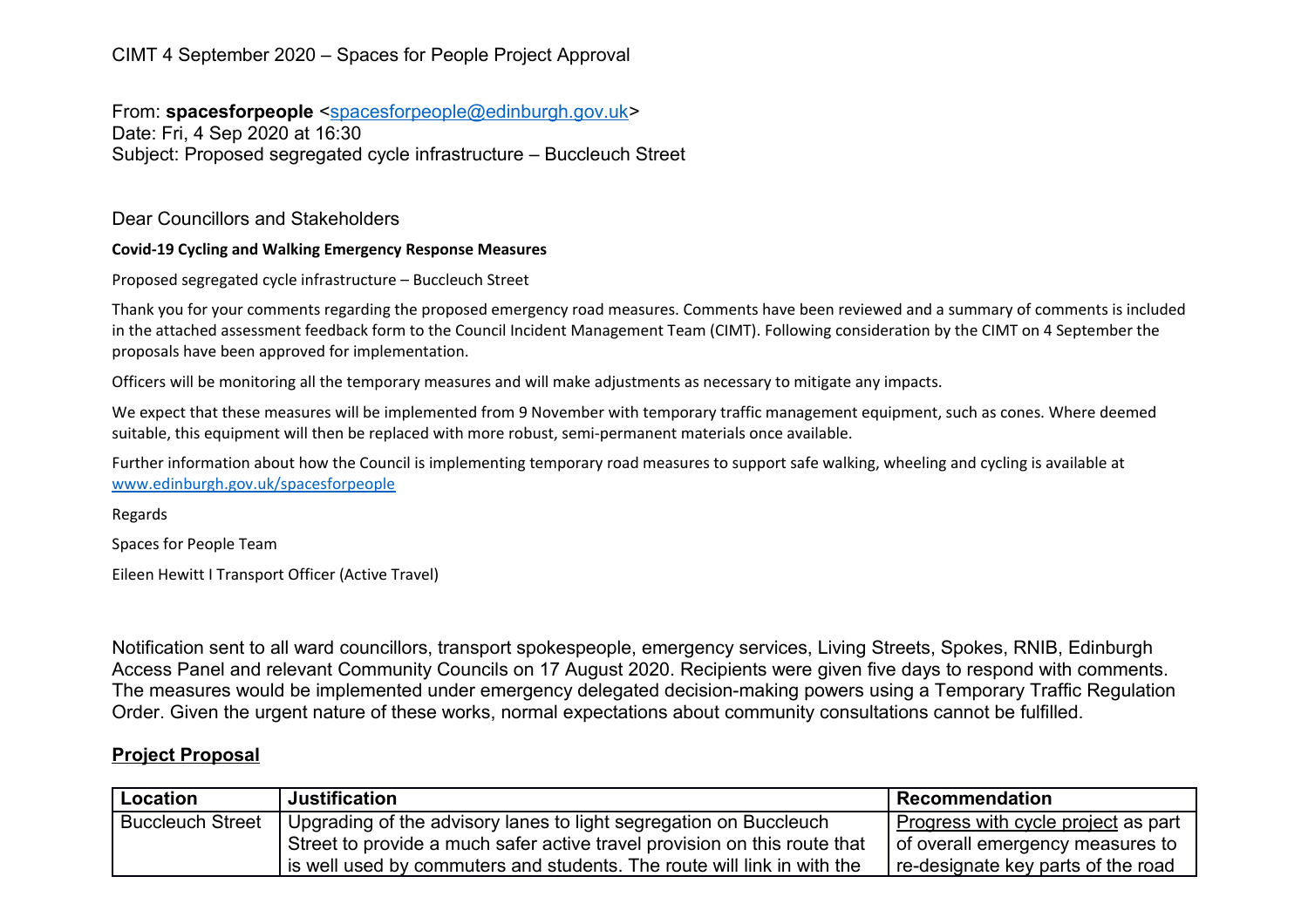| 'Spaces for People' route on Causewayside, providing an improved | network to help pedestrians and      |
|------------------------------------------------------------------|--------------------------------------|
| <sup>1</sup> route to Kings Buildings.                           | cyclists travel safely while meeting |
|                                                                  | physical distancing requirements.    |

## **Feedback**

| <b>Comment from</b>              | <b>Comment</b>                                                                                                                                                                                                                                                                                                                                                                                                                                 | <b>Response</b>                                                                                                                                                                                                                                                                                                                                   |
|----------------------------------|------------------------------------------------------------------------------------------------------------------------------------------------------------------------------------------------------------------------------------------------------------------------------------------------------------------------------------------------------------------------------------------------------------------------------------------------|---------------------------------------------------------------------------------------------------------------------------------------------------------------------------------------------------------------------------------------------------------------------------------------------------------------------------------------------------|
| <b>Cllr Burgess</b>              | I'm pleased to support these proposals to facilitate active travel                                                                                                                                                                                                                                                                                                                                                                             | Noted.                                                                                                                                                                                                                                                                                                                                            |
| <b>Cllr Miller</b>               | I've attached a couple of marked up comments on this scheme,<br>and in addition to these I'd like to express complete support for<br>this set of measures.                                                                                                                                                                                                                                                                                     |                                                                                                                                                                                                                                                                                                                                                   |
|                                  | Cycle stop line Potterrow- Can I ask what this design feature is?<br>Does this mean that cyclists are to stop for any pedestrians who<br>are crossing at the traffic island? Will all vehicles be expected to<br>stop? Unless all vehicles are expected to stop for pedestrians<br>looking to cross here, there is no benefit to the feature. I feel I<br>must have misunderstood this, I'd like to get clarity please.                        | The stop lines were a mistake in the<br>drawings and have now been removed.                                                                                                                                                                                                                                                                       |
| <b>Cllr Miller</b>               | Cyclist stop line Chapel St - Should the cycle lanes not be<br>widened at all the traffic islands in the same way as done here?<br>I would strongly suggest that this design element is used at all<br>the traffic islands.                                                                                                                                                                                                                    | See above regarding the stop line.<br>Widening of the advisory lane is only<br>applied in areas where the road width is<br>less than 3.25m (suitable for a bus) +<br>1.5m (cycle lane)                                                                                                                                                            |
| <b>Edinburgh Access</b><br>Panel | Please ensure that there's plenty of blue badge parking<br>available along this route.                                                                                                                                                                                                                                                                                                                                                         | Parking and access for blue badge<br>holders will be retained wherever<br>possible.                                                                                                                                                                                                                                                               |
| <b>Edinburgh Access</b><br>Panel | Our panel is uncomfortable about the safety of the proposed<br>bus-boarders - more so now that we've examined the one<br>installed on George IV Bridge. We would welcome a moratorium<br>on bus-boarders so that proper consultation can be carried out.<br>While we acknowledge the Council's need to act quickly, that's<br>not a valid excuse for cutting corners when there are<br>widespread doubts about the safety of proposed measures | Following the comments from various<br>groups, it was decided to remove all bus<br>boarders from this scheme. In the new<br>situation the bus will stop at kerbside as<br>it currently does. Cyclists will pass the<br>bus on the carriageway side. We intend<br>to add road markings to make cars<br>aware of cyclists merging into the traffic. |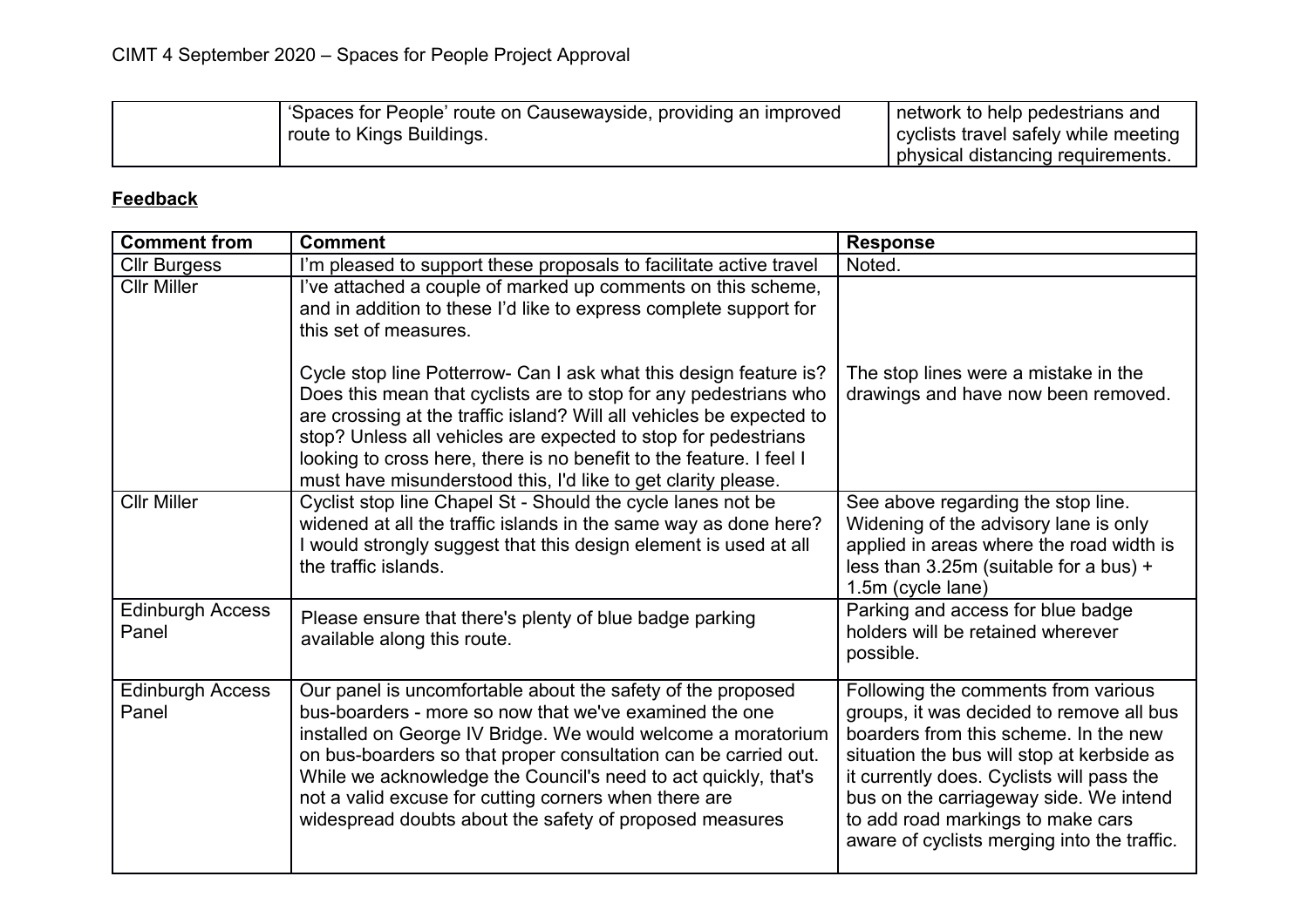| <b>Living Streets</b><br>Edinburgh | We have no objection to the cycleways in principle. However,<br>1) we strongly object to the bus boarder/pad concept (details<br>not yet even confirmed) that forces bus passengers to board<br>and alight directly from a cycle way. This will significantly<br>disadvantage disabled and older people.                                                                                                                                                                                                                                                                                                                                                                                                                                                                                                                                                                                                                                                                                                                                                 | See response above.                                                |
|------------------------------------|----------------------------------------------------------------------------------------------------------------------------------------------------------------------------------------------------------------------------------------------------------------------------------------------------------------------------------------------------------------------------------------------------------------------------------------------------------------------------------------------------------------------------------------------------------------------------------------------------------------------------------------------------------------------------------------------------------------------------------------------------------------------------------------------------------------------------------------------------------------------------------------------------------------------------------------------------------------------------------------------------------------------------------------------------------|--------------------------------------------------------------------|
| <b>Living Streets</b><br>Edinburgh | 2) pavements on several parts of these roads are substandard -<br>we want to see simple improvements to them also, most<br>obviouslyan assurance that unnecessary pavement clutter -<br>signage poles, bins, guard rails, unused phone kiosks, Royal<br>Mail boxes etc - will be removed. These streets suffer a lot from<br>clutter and a major programme to remove it must be part of the<br>programme if the aim is to promote 'safe social distancing'.                                                                                                                                                                                                                                                                                                                                                                                                                                                                                                                                                                                              | Wherever possible, guard rails will be<br>removed along the route. |
| Spokes                             | We support the objective of these proposals to make cycling<br>safer and, therefore, more attractive to those who are currently<br>deterred by traffic conditions on the Causewayside/Buccleuch<br>Street corridor. This corridor is an incredibly important route for<br>cyclists heading to/from the city centre, as well as to both the<br>central and King's Buildings campuses of the University of<br>Edinburgh. It also, of course, contains several local shopping<br>centres. With the right infrastructure, cycling could play a<br>significant role in commuting, shopping, leisure and other<br>journeys along Causewayside and Buccleuch<br>Street Causewayside and Buccleuch Street are part of the<br>"Quality Bike Corridor" which, whilst an improvement on what<br>came before it, is severely lacking in some respects and the<br>Spaces for People project should aim to remedy these flaws.<br>Whilst some are addressed in the<br>proposals, we have suggestions for further improvements which<br>we hope can be<br>incorporated. |                                                                    |
| Spokes                             | <b>Buccleuch Street proposals</b><br>• The existing southbound advisory cycle lane between Gifford                                                                                                                                                                                                                                                                                                                                                                                                                                                                                                                                                                                                                                                                                                                                                                                                                                                                                                                                                       | This advisory lane will be retained.                               |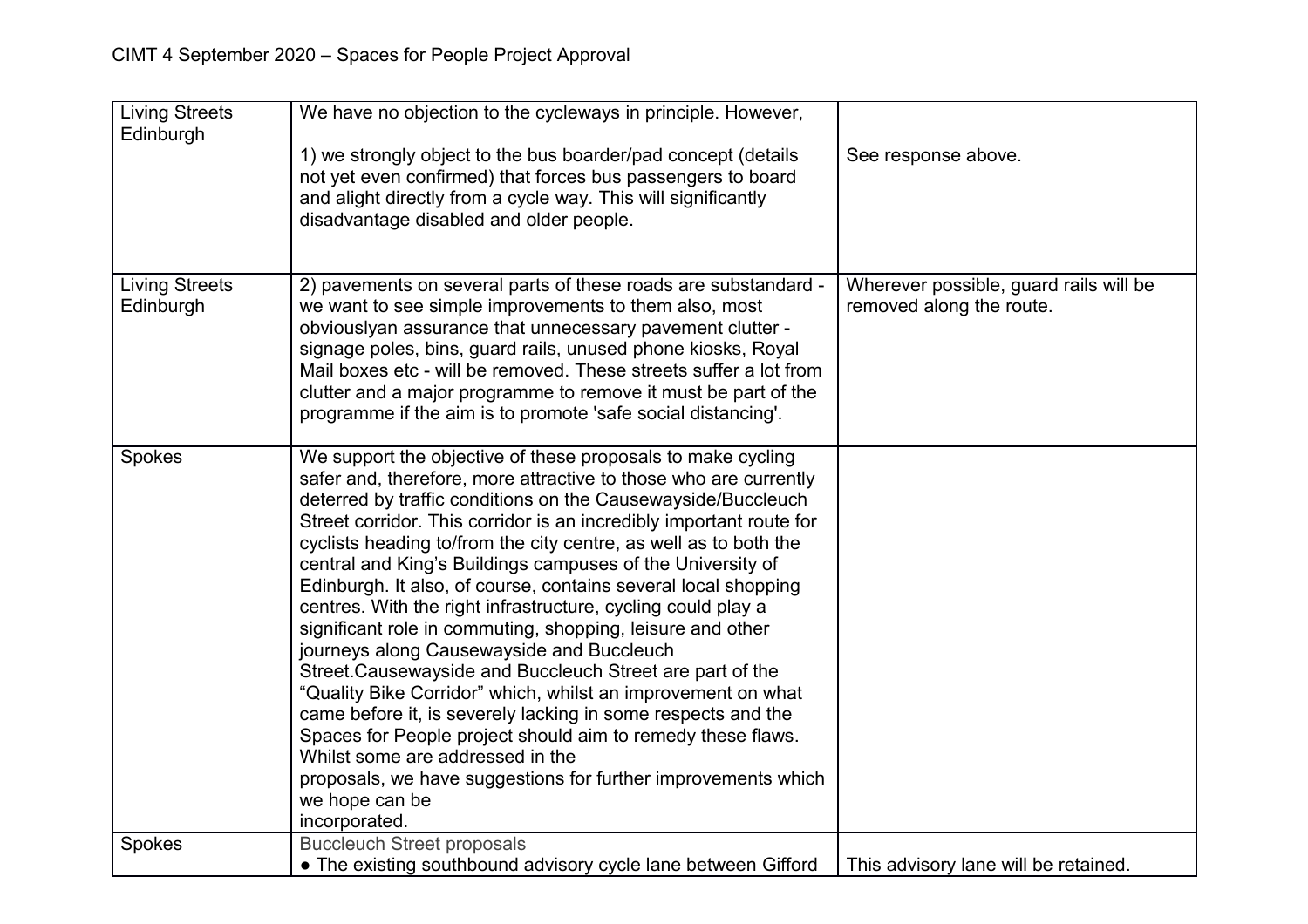| Park and Buccleuch Terrace is not marked on the plans. Since<br>the protected cycleway is awkward to use if cycling north to<br>south along Buccleuch St, the advisory lane should be retained.                                                                                                                                                                                                                                                                                                         |                                                                                                                                                                                                                                                              |
|---------------------------------------------------------------------------------------------------------------------------------------------------------------------------------------------------------------------------------------------------------------------------------------------------------------------------------------------------------------------------------------------------------------------------------------------------------------------------------------------------------|--------------------------------------------------------------------------------------------------------------------------------------------------------------------------------------------------------------------------------------------------------------|
| • Protection of the southbound cycle lane on Potterrow/Chapel<br>Street should be extended to join up with the small proposed<br>section just north of the pedestrian crossing. The section<br>outside the mosque is often parked in, even where there are<br>double yellow no loading markings, and measures to prevent<br>this are therefore<br>necessary. Gaps should, of course, be left for private access<br>points and side streets.                                                             | Side streets, bus stops and pedestrian<br>crossings make it hard to add any more<br>segregation in this area, but we will add it<br>wherever feasible.                                                                                                       |
| • The plans show the southbound advisory cycle lane being<br>moved to the inside of theparking spaces on Potterrow, but the<br>plans do not seem to include any measures to prevent drivers<br>parking in the cycle lane. Such measures should obviously be<br>included.<br>• We believe that there is space to replace the proposed bus<br>boarder on Potterrow with a floating bus stop, as is being done<br>in the Comiston Road project. This would be safer for<br>pedestrians, if it can be done. | The drawings have now been updated<br>and show a segregation kerb on the<br>edge of the 2.5m wide parking space,<br>then a 0.5m hatched buffer and then the<br>1.5m cycle path.<br>As mentioned above, all bus boarders<br>will be removed from this scheme. |
| • Double parking blocking the existing cycle lane on Lothian<br>Street is often a problem, and consideration should be given to<br>using a parking-protected cycle lane here as well.                                                                                                                                                                                                                                                                                                                   | Unfortunately, there is not enough width<br>on Lothian Street to create a parking-<br>protected cycle lane.                                                                                                                                                  |
| • The proposed protected cycle lane on Teviot Place should be<br>extended to meet Middle Meadow Walk. This would make it<br>easier for cyclists approaching from Potterrow to proceed to<br>Forrest Road by using the toucan crossing at the top of Middle<br>Meadow Walk, and design of the layout should make it as clear<br>as possible                                                                                                                                                              | We will continue segregation from the<br>exit of the Old Medical School to Middle<br>Meadow Walk. Unfortunately, it is not<br>possible to relocate the taxi rank as part<br>of this programme.                                                               |
| That such a manoeuvre is possible. At present, the<br>southernmost temporary kerbs on Forrest Road make the<br>normal route tricky. Relocation of the taxi rank may be                                                                                                                                                                                                                                                                                                                                  |                                                                                                                                                                                                                                                              |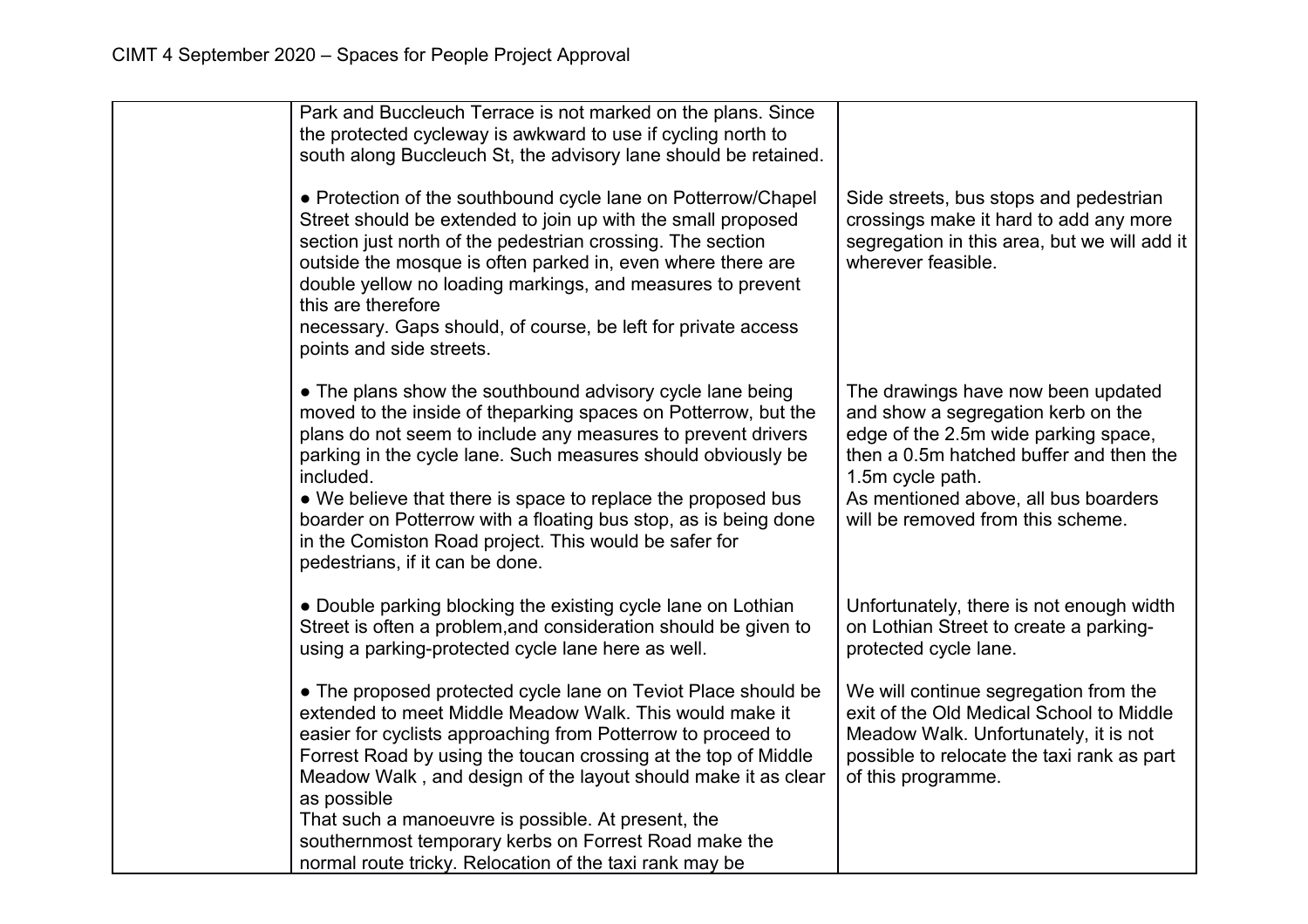|                                                            | necessary to accomplish this.                                                                                                                                                                                                                                                                                                                                                                                                                                                                                                                                                                                                                                                                                                                                                          |                                                                                                                                                                                              |
|------------------------------------------------------------|----------------------------------------------------------------------------------------------------------------------------------------------------------------------------------------------------------------------------------------------------------------------------------------------------------------------------------------------------------------------------------------------------------------------------------------------------------------------------------------------------------------------------------------------------------------------------------------------------------------------------------------------------------------------------------------------------------------------------------------------------------------------------------------|----------------------------------------------------------------------------------------------------------------------------------------------------------------------------------------------|
| Director of Place -<br>Edinburgh<br><b>University</b>      | I am writing on behalf of the University to offer our strong<br>support for the segregated cycle infrastructure proposals for<br>Buccleuch Street (and proposals for Causewayside, to which<br>we will respond separately).                                                                                                                                                                                                                                                                                                                                                                                                                                                                                                                                                            | Noted.                                                                                                                                                                                       |
|                                                            | The University is keen to make getting between our campuses<br>as easy as possible for staff and students. For those travelling<br>to the King's Buildings, student surveys show almost half<br>travelling by bike or foot. This is despite the current route<br>offering several challenges, including an absence of protected<br>cycleways, narrow roads due to parked cars, and narrow<br>footways.                                                                                                                                                                                                                                                                                                                                                                                 |                                                                                                                                                                                              |
|                                                            | Due to the impact of social distancing measures on the capacity<br>of bus services and the implications of this for their fleet, Lothian<br>Buses have advised the University they are unable to provide<br>buses for the shuttle bus service that normally operates<br>between the city centre and King's Buildings. This service will<br>therefore be suspended. In line with Scottish Government<br>guidance we are communicating to our students and staff to<br>walk, wheel or cycle wherever possible. We anticipate there will<br>be more novice cyclists travelling to and from King's Buildings<br>who would greatly benefit from more protected cycleways. That<br>is why we strongly support the proposal under consideration,<br>together with proposals for Causewayside. |                                                                                                                                                                                              |
| <b>Director of Place</b><br>Edinburgh<br><b>University</b> | We would like to highlight some concerns as follows:<br>East side of Potterrow - proposal to move existing<br>$\bullet$<br>parking/loading bays into the carriageway to implement<br>an advisory cycle lane between parked vehicles and the<br>footway: it is unclear how vehicles will be physically<br>prevented from parking in the advisory cycle lane. Is<br>there scope to incorporate physical infrastructure here?                                                                                                                                                                                                                                                                                                                                                             | As mentioned above: segregation kerbs<br>will prevent cars from parking in the cycle<br>lane. There will be a buffer between the<br>kerbs and the cycle lane to further<br>protect cyclists. |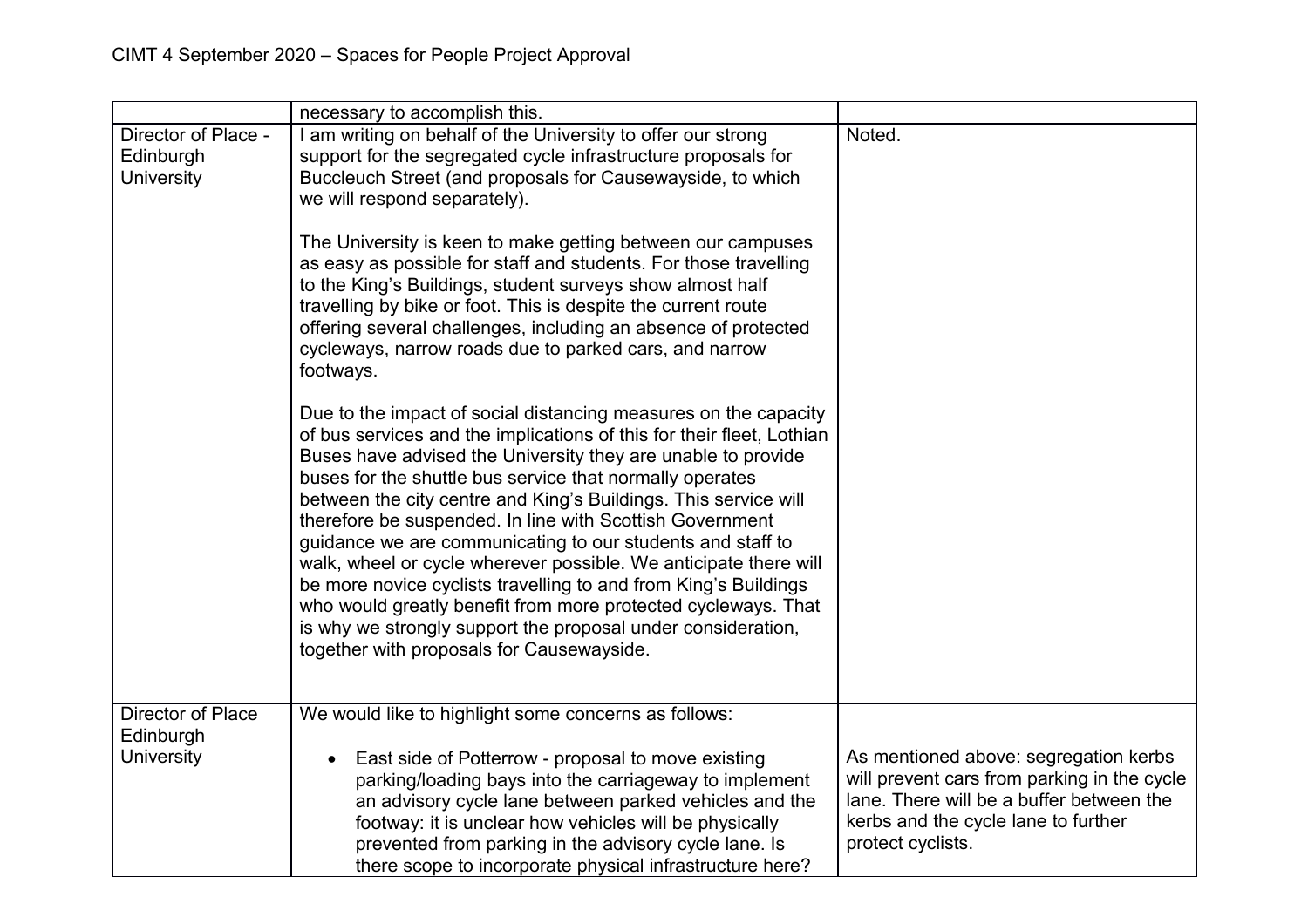| <b>Public</b>                          | Query the use of "Slow" and "Cyclist stop lines" at<br>$\bullet$<br>pedestrian crossings and bus stops<br>We are otherwise very supportive of the proposed measures<br>which will provide essential improvements to the cycling<br>infrastructure in the southside of the city.<br>Pavements too narrow                                                                                                                                                                                                                                                                                                                                                                                                                                                                                                                                                                                                                                                                                                                                                                                                                                             | These markings were added mistakenly<br>and have now been removed.<br>Introducing segregated cycle lanes and                                                                                 |
|----------------------------------------|-----------------------------------------------------------------------------------------------------------------------------------------------------------------------------------------------------------------------------------------------------------------------------------------------------------------------------------------------------------------------------------------------------------------------------------------------------------------------------------------------------------------------------------------------------------------------------------------------------------------------------------------------------------------------------------------------------------------------------------------------------------------------------------------------------------------------------------------------------------------------------------------------------------------------------------------------------------------------------------------------------------------------------------------------------------------------------------------------------------------------------------------------------|----------------------------------------------------------------------------------------------------------------------------------------------------------------------------------------------|
| (Commonplace)                          | Reduce speed and volume of traffic                                                                                                                                                                                                                                                                                                                                                                                                                                                                                                                                                                                                                                                                                                                                                                                                                                                                                                                                                                                                                                                                                                                  | reducing carriageway width will reduce<br>speeds and remove any potential cycling<br>on the footway.                                                                                         |
| Southside CC<br><b>Gordon Drummond</b> | Thanks for sending these draft proposals<br>As a frequent cyclist in Causewayside, I strongly approve of<br>these proposals.<br>The draft plans didn't seem to provide section 3 of the northerly<br>proposals (CS/12727/1100/00), that is the dreaded Potterrow<br>whizz way, but as far as I can see on the small scale plan this is<br>suggested to receive a cycle lane as well.<br>The provision of segregated cycle lanes, that will prevent the<br>frequent dangerous illegal parking of vehicles in the advisory<br>cycle lanes, would be a valuable improvement in safety, for<br>example in Buccleuch Street on the East side of the road<br>opposite Archers' Hall. The movement of the loading bays onto<br>the carriageway side of the cycle lane between Marshall Street<br>and the Mosque will be helpful, but loading and unloading could<br>cause a hazard to cyclists: perhaps loading and unloading could<br>be conducted from Marshall Street?<br>The narrowing of the north fork of West Crosscauseway, where<br>it meets Chapel street, could be more substantial than<br>illustrated: this carries little vehicular traffic. | There will be segregation between the<br>cycle lane and the parking bays and a<br>hatched buffer on the cycle lane side.<br>The radii of the corners were determined<br>by vehicle tracking. |
| Southside CC<br><b>Philip McDowell</b> | I have looked at the proposals and wish to comment on the<br>possible conflict between pedestrians and cyclists at bus stops.<br>I recently got off a bus on George IV Bridge with a small child,<br>and found to my surprise that we were stepping off the bus into<br>a cycle lane. The safety of this arrangement is highly                                                                                                                                                                                                                                                                                                                                                                                                                                                                                                                                                                                                                                                                                                                                                                                                                      | As mentioned above, the scheme will<br>now not have any bus boarders.                                                                                                                        |
|                                        | questionable. It relies on cyclists being aware that pedestrians                                                                                                                                                                                                                                                                                                                                                                                                                                                                                                                                                                                                                                                                                                                                                                                                                                                                                                                                                                                                                                                                                    |                                                                                                                                                                                              |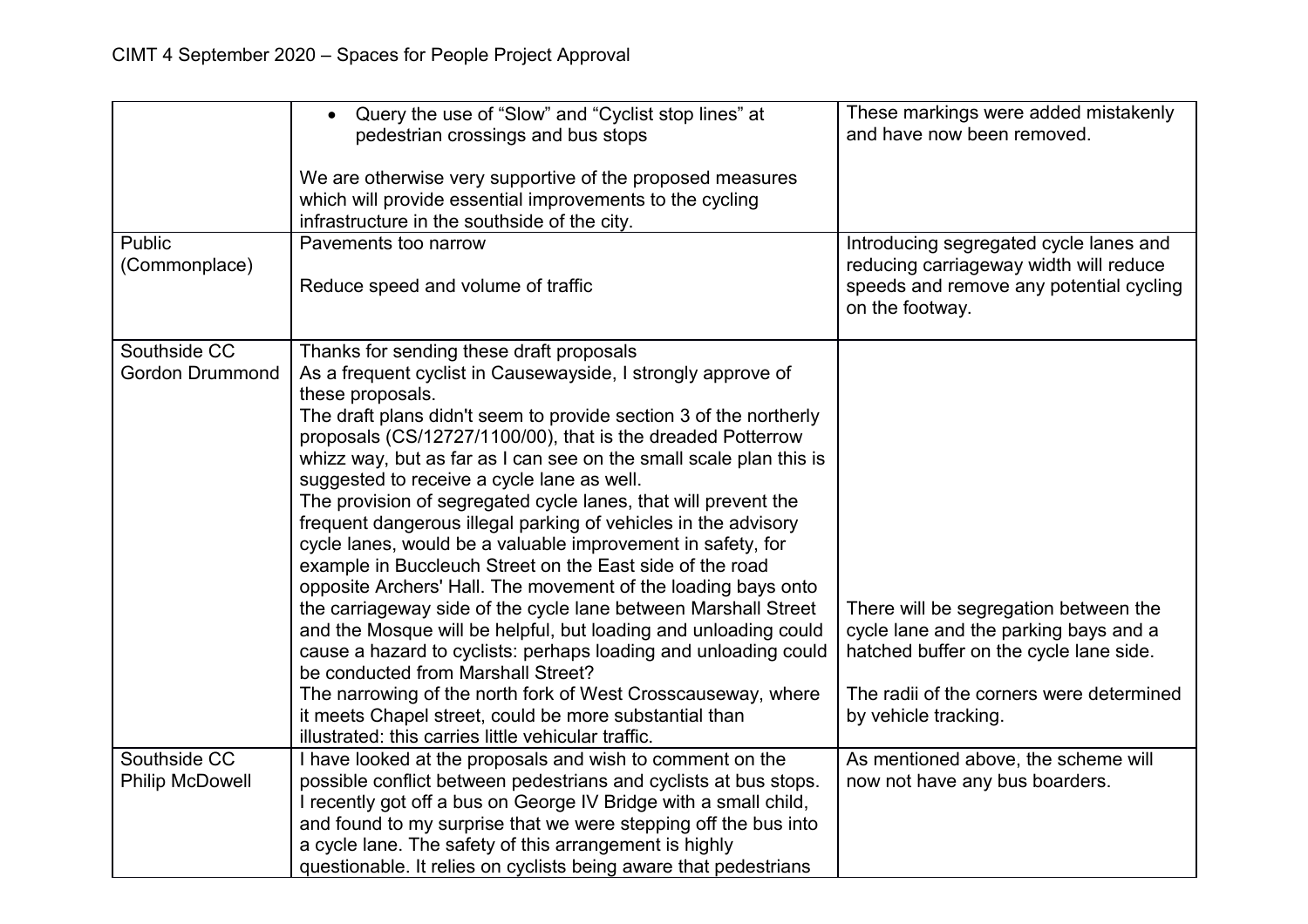|                                     | have priority at these points. If there is a bus at the stop, cyclists<br>must stop to allow people to alight from and board the bus. With<br>only a white line to hold the cyclists back, I'm sure there will be<br>accidents. It would be much better, in my opinion, to allow the<br>bus to pull in to the kerb, blocking the cycle lane. Any cyclist is<br>going to have to stop anyway, so it is of no further<br>inconvenience to the cyclist to be stopped by a bus rather than<br>a white line. Bus drivers are already skilful at 'negotiating' with<br>cyclists at bus stops, and it seems to me this would be a much<br>safer arrangement.                                                       |                                                                                                                                                                                                                            |
|-------------------------------------|-------------------------------------------------------------------------------------------------------------------------------------------------------------------------------------------------------------------------------------------------------------------------------------------------------------------------------------------------------------------------------------------------------------------------------------------------------------------------------------------------------------------------------------------------------------------------------------------------------------------------------------------------------------------------------------------------------------|----------------------------------------------------------------------------------------------------------------------------------------------------------------------------------------------------------------------------|
| Southside CC                        | I would like to comment on the above proposed segregated                                                                                                                                                                                                                                                                                                                                                                                                                                                                                                                                                                                                                                                    |                                                                                                                                                                                                                            |
| <b>Robert Hodgart</b><br>(extracts) | cycle infrastructure for the stretch of road from<br>Teviot Place and Potterrow to Buccleuch Street and Hope Park<br>Crescent. I'm doing that as a member of Southside<br>Community Council and as someone who has been active in<br>the Causey Project for West Crosscauseway for many years.                                                                                                                                                                                                                                                                                                                                                                                                              |                                                                                                                                                                                                                            |
|                                     | Some specific points. At present much of the stretch of<br>Potterrow involved is marked as a bus lane. It's not clear<br>from the drawings whether the road markings there will be<br>redone so that the road lane adjacent to the protected cycle<br>lane<br>will be re-marked as a bus lane or if this stretch will no longer                                                                                                                                                                                                                                                                                                                                                                             | This short stretch will no longer have a<br>bus lane. This has been discussed with<br>Lothian Buses and the Council's Public<br>Transport team.                                                                            |
|                                     | have a bus lane. Whichever it is, I think the creation of a well<br>protected cycle lane should have priority. On a small point of<br>detail, in West Crosscauseway it seems a little strange how the<br>short stretch of protected cycle lane on the south side at the<br>western end of the street seems on the drawing to taper in<br>to the pavement. I assume that this won't be a problem in<br>practice as this lane will be marked so that a cyclist coming<br>through into this space from Nicolson St and the eastern part of<br>West Crosscauseway will see the lane gradually widening<br>out from the pavement and any wands will be placed safely<br>further on to avoid them being a hazard. | This is actually not a cycle lane, but we<br>are widening the pavement and reducing<br>the radii of the corners in this area to<br>reduce vehicle speeds. Road markings<br>(hatching) will be added to make this<br>clear. |
|                                     | In a 2 <sup>nd</sup> email Mr Hodgart points us at the debate around bus                                                                                                                                                                                                                                                                                                                                                                                                                                                                                                                                                                                                                                    |                                                                                                                                                                                                                            |